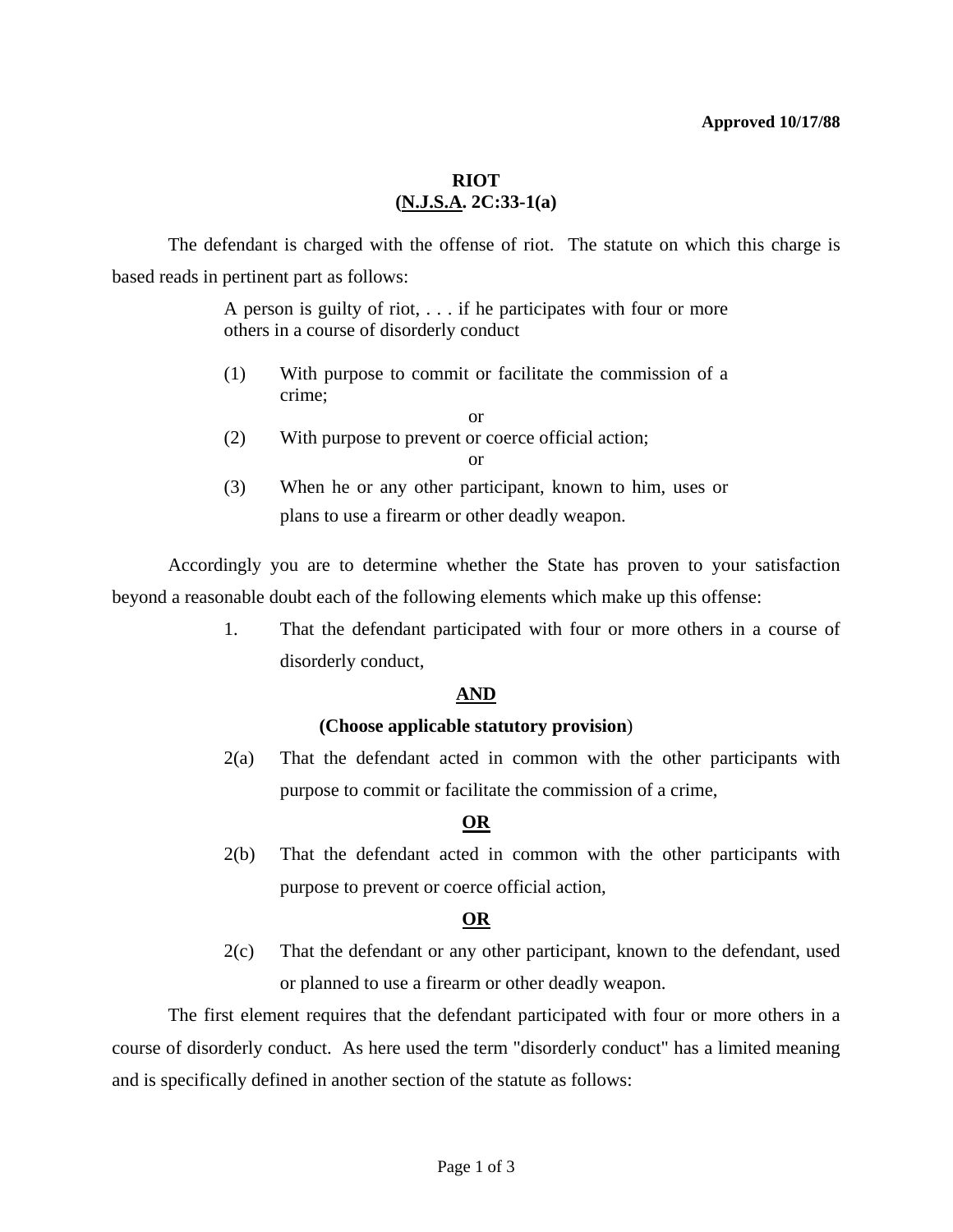A person engages in disorderly conduct under this statute if with purpose to cause public inconvenience, annoyance or alarm, or recklessly creating a risk thereof he

 (1) Engages in fighting or threatening, or in violent or tumultuous behavior,

### **OR**

 (2) Creates a hazardous or physically dangerous condition by any act which serves no legitimate purpose of the participant.

 "Recklessly" here means that a person consciously disregards a substantial and unjustifiable risk that his/her actions would cause public inconvenience, annoyance or alarm. The risk here involved must be of such a nature and degree that considering the nature and purpose of the actor's conduct in the circumstances known to him/her, its disregard involves a gross deviation from the standard of conduct that a reasonable person would follow in the actor's situation.

## **(If element 2(a) is applicable)**

 The second element requires that the defendant acted in common with the other participants with purpose to commit or facilitate the commission of a crime. In this regard the State contends that the defendant acted in common with purpose to commit (or facilitate the commission of) the crime of

## **(Such crime should at this point be defined)**

 A person acts with purpose or purposely with respect to the nature of his/her conduct or result thereof if it is his/her conscious object to engage in conduct of that nature or to cause such a result.

## **(If element 2(b) is applicable)**

 The second element requires that the defendant acted in common with the other participants with purpose to prevent or coerce official action. "Official action" here means any act which may be performed by any government official within (his/her) official capacity including any directive or order given by a peace officer or other public servant employed in